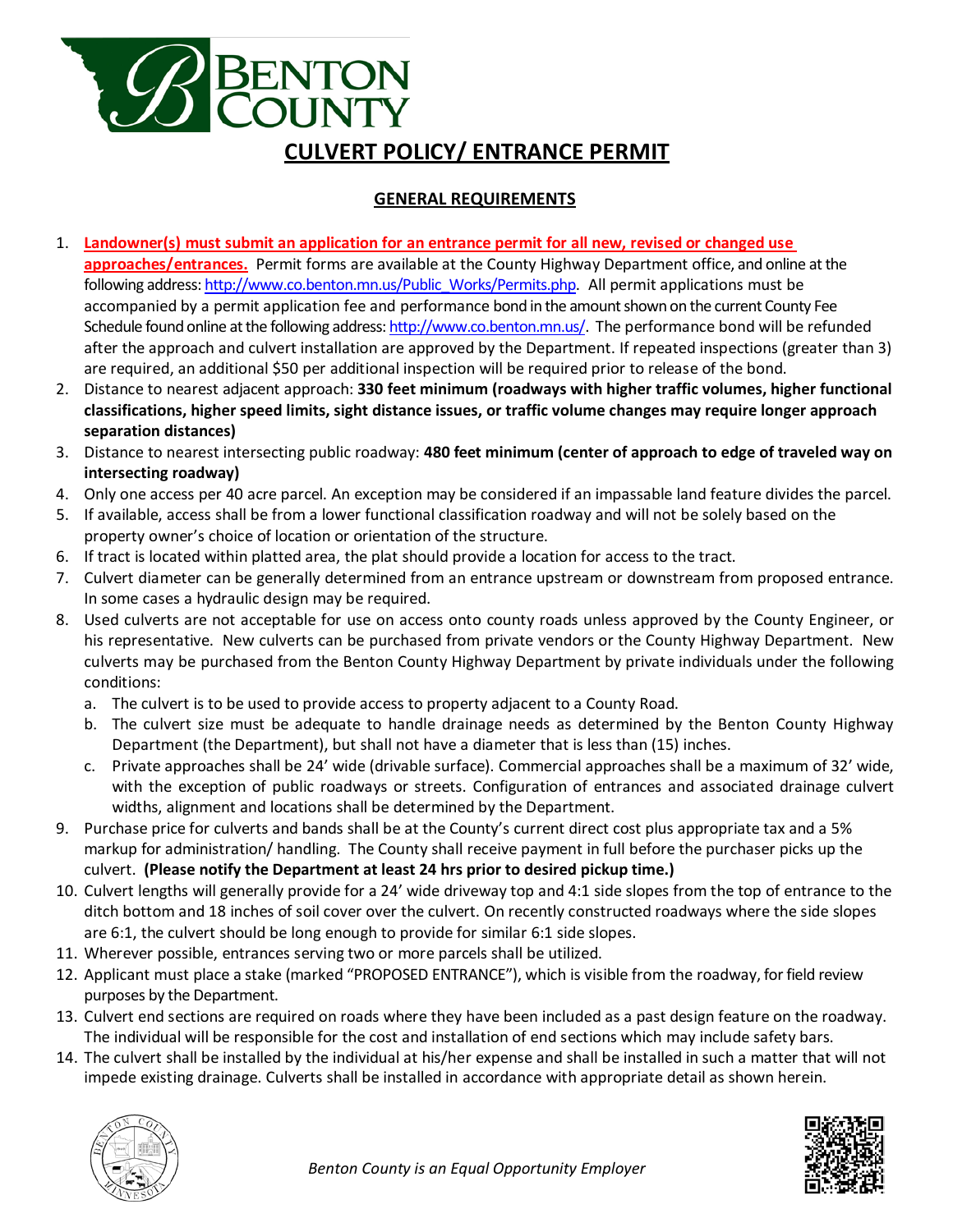

- 15. All culvert installations are subject to the approval of the Department. Any installation that may cause a drainage problem shall be removed and/or improved at the owner's expense.
- 16. The applicant(s) requesting the approach, and/or property owner, hereby agree(s) that the approach and culvert shall become the property of Benton County when said installation has been approved by the Department. The County shall maintain the culvert upon approval of said installation by the Engineer. The applicant, and/or property owner, shall be responsible for maintaining the approach surfacing unless it is disturbed by Departmental operations.
- 17. Projects must be completed within one year from the date of the application, or the deposited bond may be forfeited (unless the permit application is cancelled within said time period). **Please note: if the permit application is cancelled, the permit fee will not be refunded.**
- 18. If work is started on an entrance and not completed within one calendar year from the date of the application, the Department may remove the work (with its own forces or by contract). All costs incurred by the Department above the aforementioned bond amounts will be billed to the applicant or added to the property tax of the accessed parcel.

## **INSTRUCTIONS FOR PREPARING ENTRANCE PERMIT FORM**

Prepare application by filling in form fields on your computer, or print a copy and clearly print using typewriter or ink:

- 1. Name of Applicant: The name of the person or municipality making request
- 2. Name of Owner: Owner of the property from which the access originates
- 3. Give County Road Number, Street Name and Address, Township in which the driveway is located, Miles N-S-E- W of specific road, landmark, or town.
- 4. Description of Property: Legal description of property as shown on owner's deed or abstract.
- 5. Purpose of Driveway: Give reason for entrance. (commercial, field access, residential access)
- 6. Building to be constructed: Give type and whether it will serve as residence are commercial. If commercial, provide type of business. If permits are requested for approaches to real estate developments, filling stations, vending stands or other roadside business establishments, you must submit a copy of ground plan, showing building sites or proposed location of the buildings, approaches, etc. If such plans are not drawn to scale, sufficient dimensions must be recorded on the plan to show the relative locations of all items planned for the development.
- 7. Check whether temporary or permanent access and if platted or unplatted. (This is important)
- 8. Show distance from centerline of County Road to front of building or nearest structure (pump island, if gas station)
- 9. Show number of driveways presently serving this property.
- 10. Show locations of proposed access, with respect to boundary, such as "100 feet south of north line".
- 11. Show location(s) of present access(es), if any and reason why the existing access will not service the property.
- 12. Date and sign copy.
- 13. Send a copy of a sketch of your proposed layout with the application. This sketch may be made on letter size paper.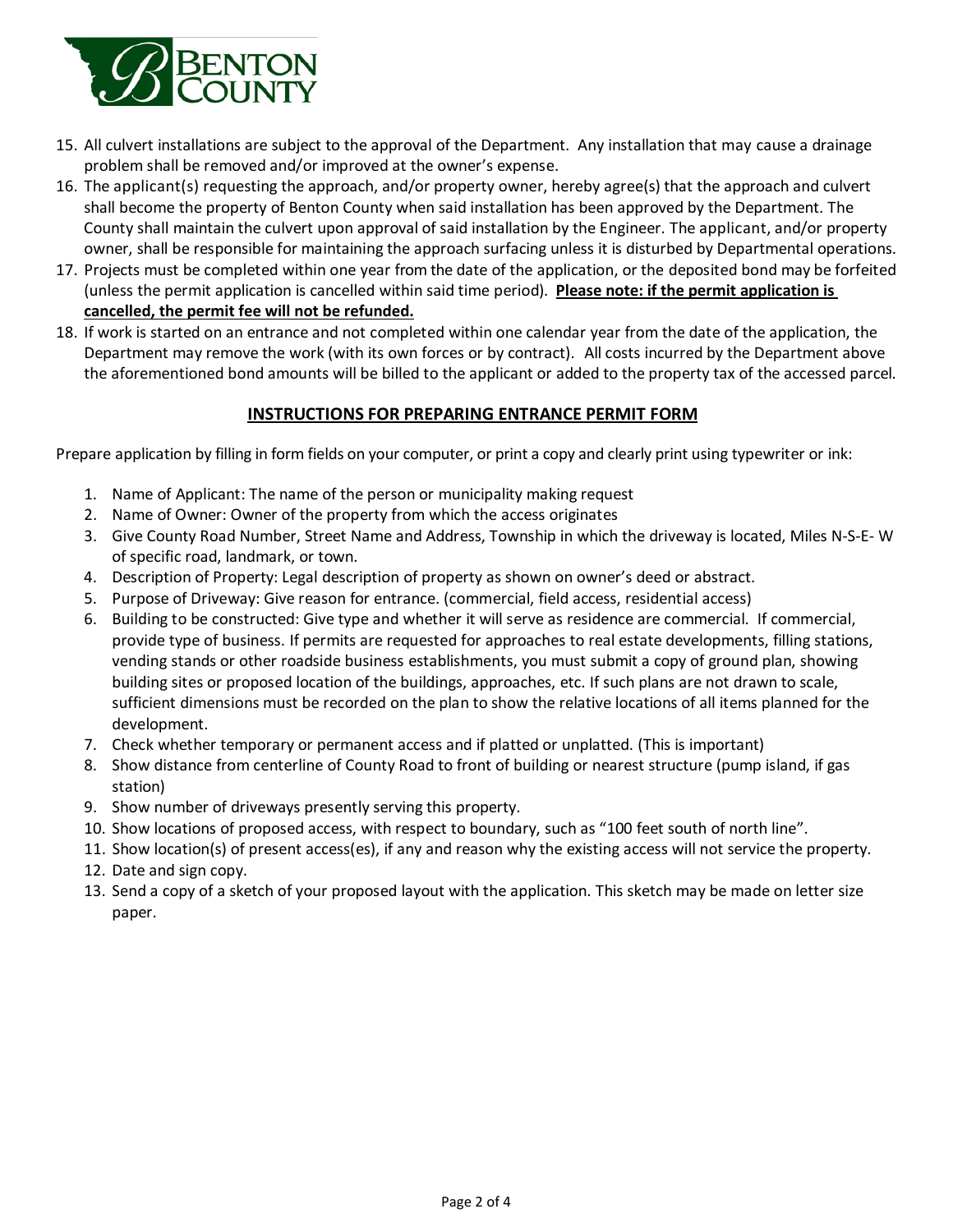

## **Entrance Permit Application**

| Applicant                                                                                                                                                                                                                                                             |                                         | Address                      |  |                                       | Telephone |  |
|-----------------------------------------------------------------------------------------------------------------------------------------------------------------------------------------------------------------------------------------------------------------------|-----------------------------------------|------------------------------|--|---------------------------------------|-----------|--|
| Property Owner (if different than above)                                                                                                                                                                                                                              |                                         | Address                      |  |                                       | Telephone |  |
| Location of Proposed Entrance:                                                                                                                                                                                                                                        |                                         |                              |  |                                       |           |  |
| CR #:<br>In:                                                                                                                                                                                                                                                          |                                         | Township                     |  |                                       |           |  |
| N/S/W/E<br>Miles                                                                                                                                                                                                                                                      | of                                      | City, Intersection, Landmark |  |                                       |           |  |
| Legal Description of Property:                                                                                                                                                                                                                                        |                                         |                              |  |                                       |           |  |
| Purpose of Entrance (check one):                                                                                                                                                                                                                                      | Has Permit Been Issued by Benton County |                              |  | Will a building be constructed        |           |  |
| Residence                                                                                                                                                                                                                                                             | Zoning Department (check one)?          |                              |  | No                                    | Yes       |  |
| Commercial                                                                                                                                                                                                                                                            | Yes                                     | No                           |  | If Yes, what Type?                    |           |  |
| Will the building be?                                                                                                                                                                                                                                                 | Property is located in:                 |                              |  | Distance from center of road to front |           |  |
| Temporary                                                                                                                                                                                                                                                             | <b>Platted Area</b>                     |                              |  | of building is:                       | Feet      |  |
| Permanent                                                                                                                                                                                                                                                             |                                         | <b>Unplatted Area</b>        |  |                                       |           |  |
| Number of Existing Entrances to Property:<br>Date Requested Entrance is Needed:<br>Date                                                                                                                                                                               |                                         |                              |  |                                       |           |  |
| Describe the exact location of the <b>Existing Entrance</b> to Property:                                                                                                                                                                                              |                                         |                              |  |                                       |           |  |
| Describe the exact location of the <b>Proposed Entrance</b> to Property:                                                                                                                                                                                              |                                         |                              |  |                                       |           |  |
| Desired Entrance Width:<br>Feet                                                                                                                                                                                                                                       |                                         |                              |  |                                       |           |  |
| I/We, the undersigned, herewith make application for permission to construct an access/entrance drive at the location mentioned                                                                                                                                       |                                         |                              |  |                                       |           |  |
| above. The access/entrance drive will be constructed to conform with the regulations of Benton County and to any special                                                                                                                                              |                                         |                              |  |                                       |           |  |
| provisions included in the permit. It is agreed that all work will be done to the satisfaction of the Benton County Highway                                                                                                                                           |                                         |                              |  |                                       |           |  |
| Department; and no work in connection with this application will be started until the application is approved and the permit issued.<br>It is expressly understood that this permit is conditioned upon replacement or restoration of the County Road to its original |                                         |                              |  |                                       |           |  |
| condition, or to a condition agreed upon by the Benton County Highway Department. It is further understood that this permit is                                                                                                                                        |                                         |                              |  |                                       |           |  |
| issued subject to the approval of local city, village or borough authorities having joint supervision over said street or highway. The                                                                                                                                |                                         |                              |  |                                       |           |  |
| applicant(s) will comply with rules and regulations of any other governmental agencies (MnDNR, MPCA, Corp. of Engineers, etc.).                                                                                                                                       |                                         |                              |  |                                       |           |  |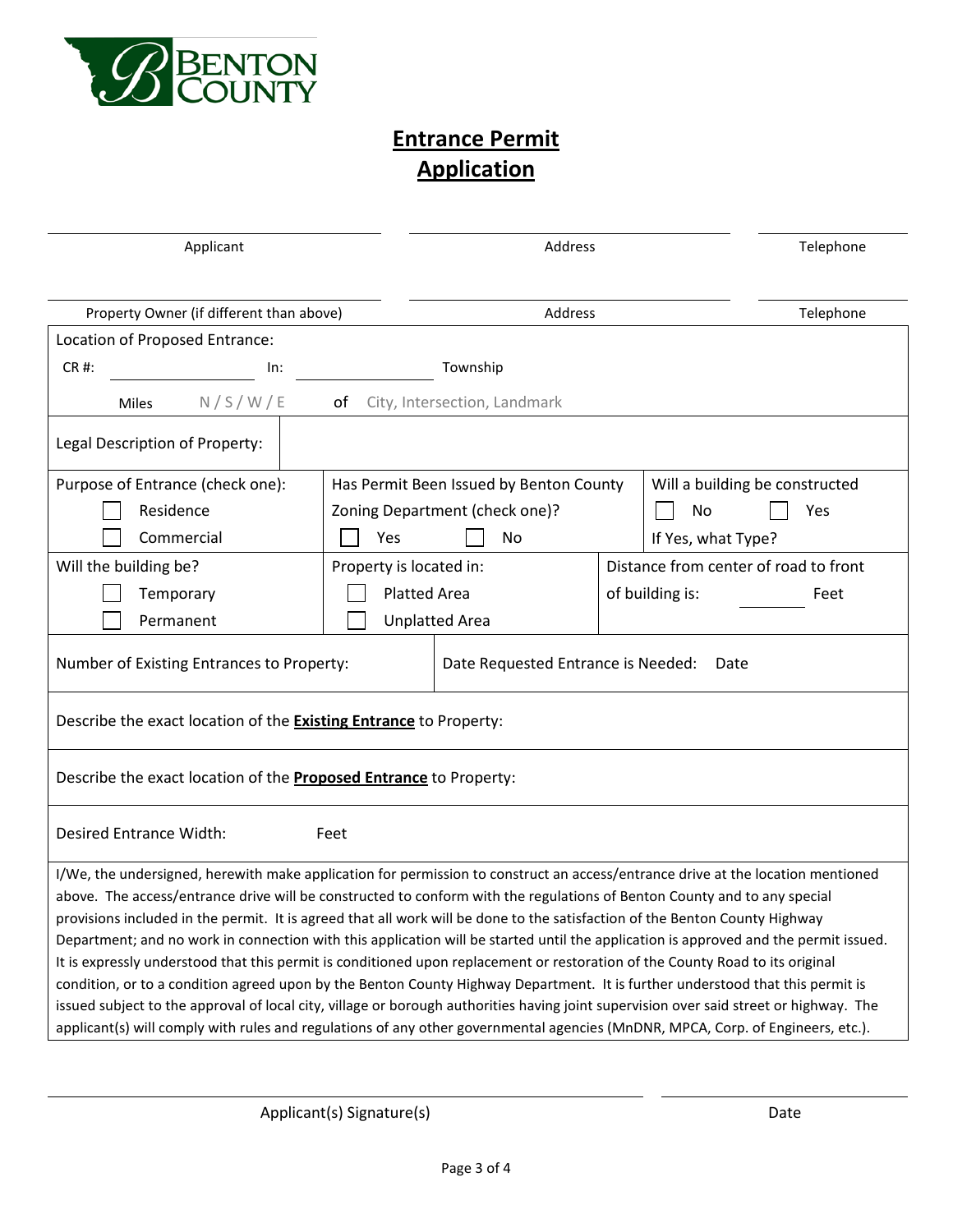

| <b>***FOR COUNTY USE ONLY***</b>                                                     |                                                                                                 |  |  |  |
|--------------------------------------------------------------------------------------|-------------------------------------------------------------------------------------------------|--|--|--|
| <b>Permit Fee:</b>                                                                   | <b>Performance Bond:</b>                                                                        |  |  |  |
| Check No.:                                                                           | Check No.:                                                                                      |  |  |  |
| Amount:                                                                              | Amount:                                                                                         |  |  |  |
| Dated:                                                                               | Dated:                                                                                          |  |  |  |
| Deposit<br>made by:                                                                  | Deposit<br>made by:                                                                             |  |  |  |
| Number of Band(s): ________                                                          | Culvert Size/Diameter Required (inches): Culvert Length Required (feet):<br>Number of Apron(s): |  |  |  |
| Cost Responsibility:<br>Applicant<br>County<br>APPLICATION REVIEWED AND APPROVED BY: |                                                                                                 |  |  |  |
| Superintendent Signature                                                             | Date                                                                                            |  |  |  |
| <b>County Engineer Signature</b>                                                     | Date                                                                                            |  |  |  |
|                                                                                      |                                                                                                 |  |  |  |
| <b>SPECIAL PROVISIONS:</b>                                                           |                                                                                                 |  |  |  |
|                                                                                      |                                                                                                 |  |  |  |
|                                                                                      |                                                                                                 |  |  |  |
|                                                                                      |                                                                                                 |  |  |  |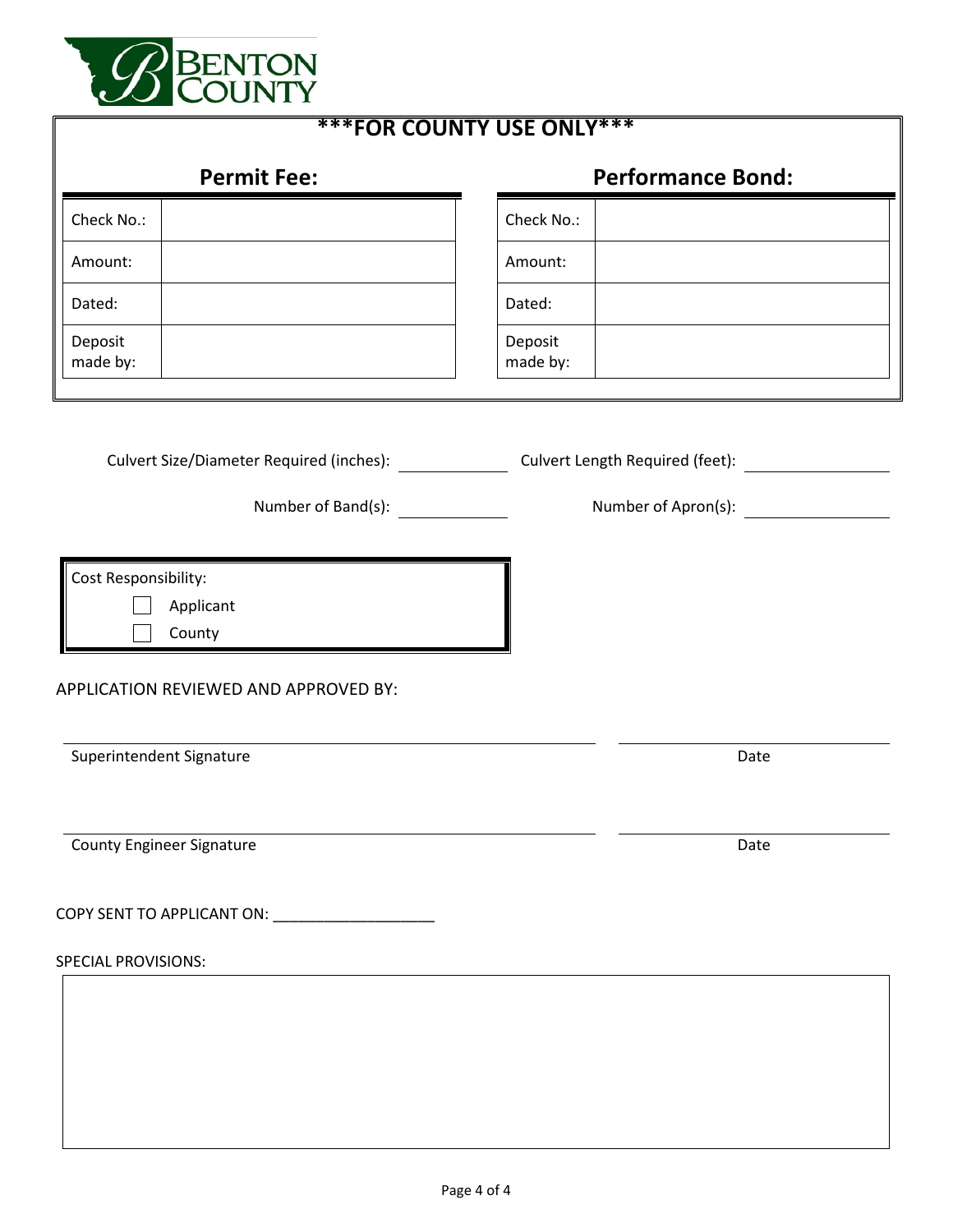